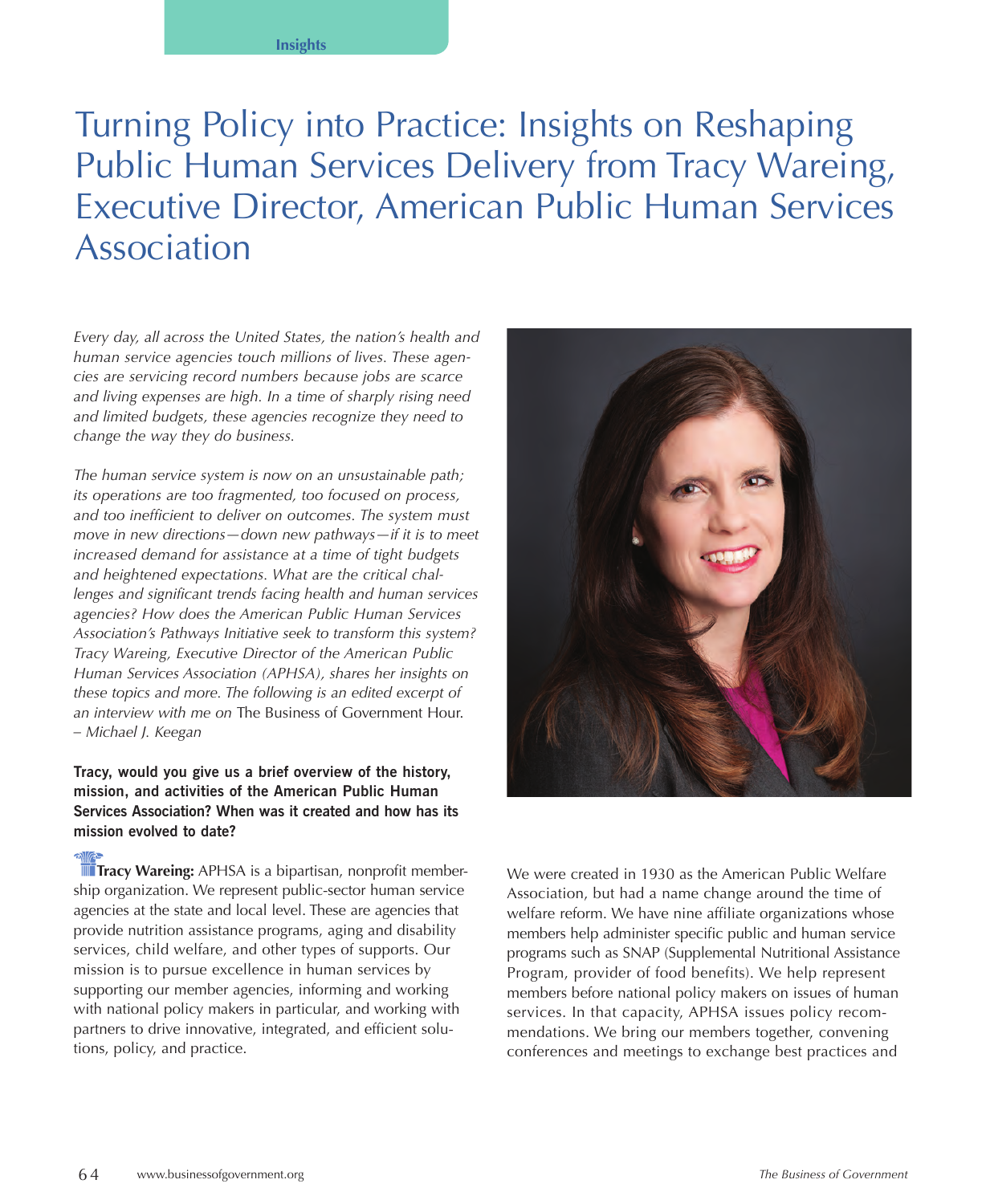#### **Insights**

information; we work to prepare guidance and tools that support our members in their ability to do their jobs and deliver essential services.

We are a  $501(c)(3)$  and have an annual operating budget of around five million dollars. We have about 30 full-time employees, most of whom work in Washington, D.C. We also have hundreds of individual members who are simply interested in the field or who work in the field and want to stay connected to what is happening at the national level.

# **I'd like to transition to your specific role. Would you tell us more about your duties and responsibilities as the executive director of the American Public Human Services Association?**

**Tracy Wareing:** I work in coordination with APHSA's governing board of directors. I am responsible for helping set our strategic direction and making sure the association operates smoothly. This involves overseeing the budget, ensuring we have adequate revenue to carry out work on behalf of our members. Most importantly, I work closely with our lead policy body that is composed of senior state and local government executives who lead human service agencies. We work together with national policy makers on issues critical to our field and member agencies. We don't really exist without our members. These leaders help me frame the policy positions that we are trying to advance.

#### **Regarding your duties and responsibilities, what are some of your top challenges that you face in your current position and how have you sought to address those challenges?**

**Tracy Wareing:** Many of the challenges we face today derive from the current landscape in which we are operating, and yet with these challenges we see opportunities as well. There is a current trajectory, largely because of a weak economy that has put us on what many would say is an unsustainable path in terms of cost. Human services are largely supports for low-income populations, the unemployed, and others who may need assistance for a period of time. When the economic environment is difficult, the demand for human services increases, but in many instances, given budget realities, resources decrease. Add to this a highly polarized political landscape marked by conversation and debate about the appropriate role of government and it becomes quite difficult to advance national policy.

It is a real challenge, but we need to cut through the noise and really talk about what it is the system is intended to



do. It's not intended to create dependency on government. It's really about creating avenues and using early interventions and prevention efforts to ensure that these people are on the path to self-sufficiency. It requires us to really think through how we talk about our work, convey what it really looks like, and do a much better job of showing our return on investment or our social return on investment, if you will. I think those are some challenges for the field that we really need to do a better job of addressing.

**Tracy, you mentioned that with the fiscal realities of today, now more than ever leaders have to act with strategic intent, and what I mean by that is focus on the goals, vision, and objectives necessary to achieve an agency's or an organization's mission. Would you tell us about your internal vision for your organization going forward and briefly highlight some of the key strategic priorities?** 

**Tracy Wareing:** I couldn't agree more with the premise of your question: that to provide value in these times, a membership association like APHSA has to support those in the field. Doing this enables us to realize our desired future state as well as provide practical steps for how to get there. In the last year, we have launched our policy and practice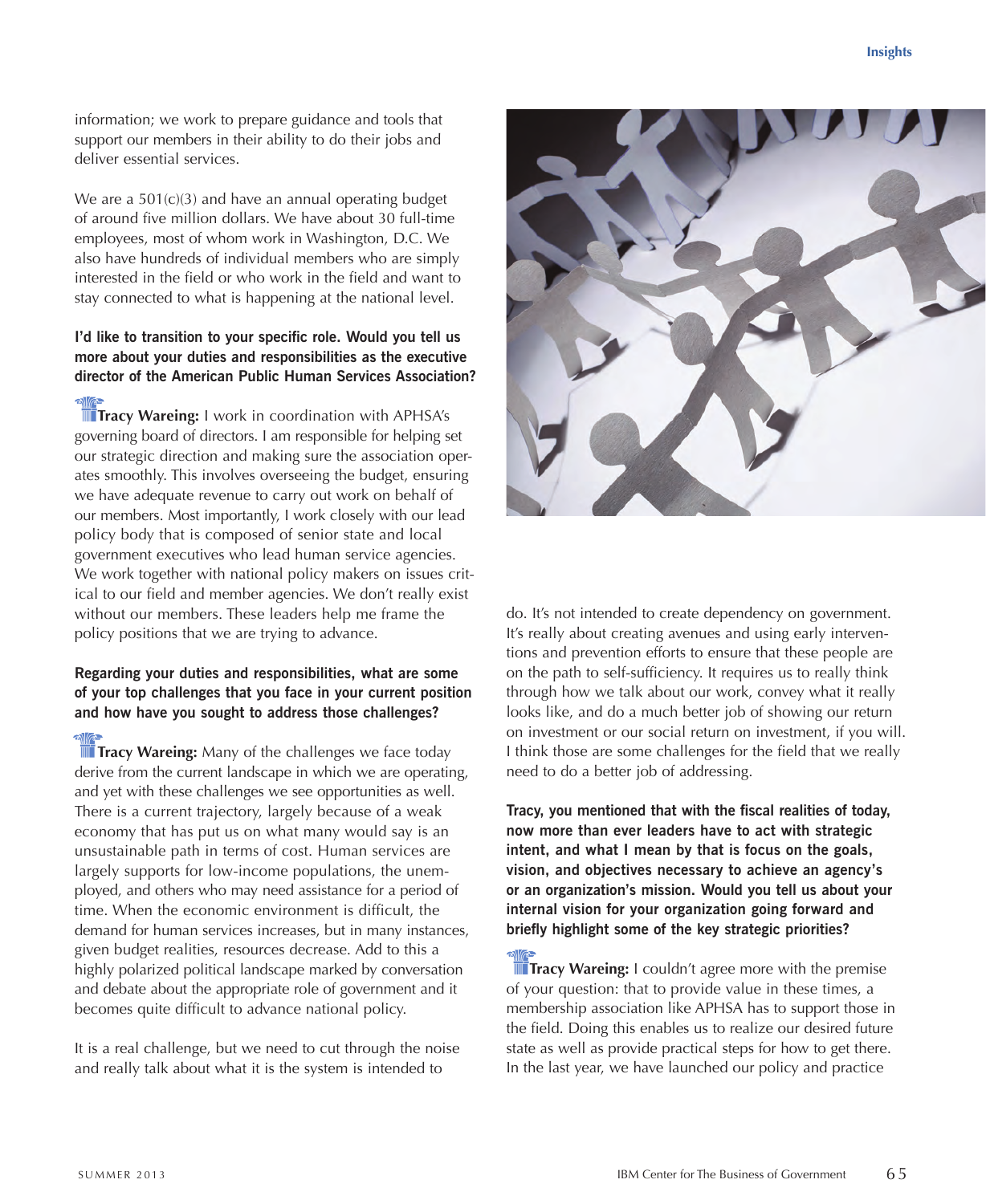agenda. To get to the heart of your question about strategic priorities, it's really about a commitment to work within our field and beyond to drive positive change that realizes better outcomes with greater impact but at less cost. In the end, we are looking for ways to achieve better, more sustainable results for the people that are served through the public human services system.

It's about anticipating what is coming down the pike and positioning the organization to take advantage of those opportunities. Our Pathways: the Opportunities Ahead for Human Services effort … identif[ies] solutions that keep us focused on achieving the outcomes that we want to see for people who live in our communities. A critical part of our strategic work and priorities is to position this agenda not just as a set of [static] recommendations found in documents, but as something that our members can actually use and employ in their own states. This involves cultivating a greater network of partners that can help us start to think about what the next generation of health and human services looks like in this country.

**Tracy, you mentioned that the system that we're talking about is unsustainable. Some say it is too fragmented, too process-oriented, and arguably too inefficient to deliver on the outcomes sought. You referenced the launch of the Pathways initiative that responds to this situation. Can you tell us a little bit more about its overarching goals?**

**Tracy Wareing:** Let me start by elaborating on what we envision as our desired future state. I think that provides context on the vision frame in our Pathways initiative. From our members' perspective, the desired future of human services involves making it person and family-centered, modern, responsive, and not based on a one-size-fits-all, cookie-cutter approach. It is also important that the desired future state, along with focusing on long-term outcomes, must also foster accountability. I hear that probably more from my members than anything else … that they want to see a system that has as its end accountability. They want to see money used wisely and effectively to achieve real outcomes. Through Pathways, which was developed in coordination with APHSA's state, local, and affiliate leaders, we are articulating our vision for a transformed human service system and for the outcomes such a system can help achieve, and are building support for concrete action to make that vision real.

Recognizing we can't do this alone, we approach finding solutions across the federal, state, and local level. To that

end, there are conversations rethinking how to govern, in other words, in a more shared manner. There are a number of other partners from private industry who work in this field and provide an incredible amount of insight. We have to maximize those relationships and think about things in a shared governance approach.

We are also looking at new funding models, new ways that we can actually finance the human services system. There is certainly a push for thoughtful but aggressive adoption of innovations. I can't tell you how many times I hear about incredibly successful efforts happening in states, in local jurisdictions, that are having very real impact on communities and driving positive outcomes. We are also creating a virtual center that will catalyze breakthrough thinking and action and provide a locus for more experimental, transformative work. The center has identified four initial areas of focus—Alternative Financing, Adaptive Leadership, the Government's Role in the 21st Century, and Social Return on Investment. [You can read the Innovation Center issue brief: *A Framework for Alternative Human Service Financing.*]

As part of this effort to build awareness, expertise, and consensus in the human services community around the Pathways vision and framework, we are distributing Pathways concepts more broadly through specific policy recommendations rooted in strong practice. We have released Pathways

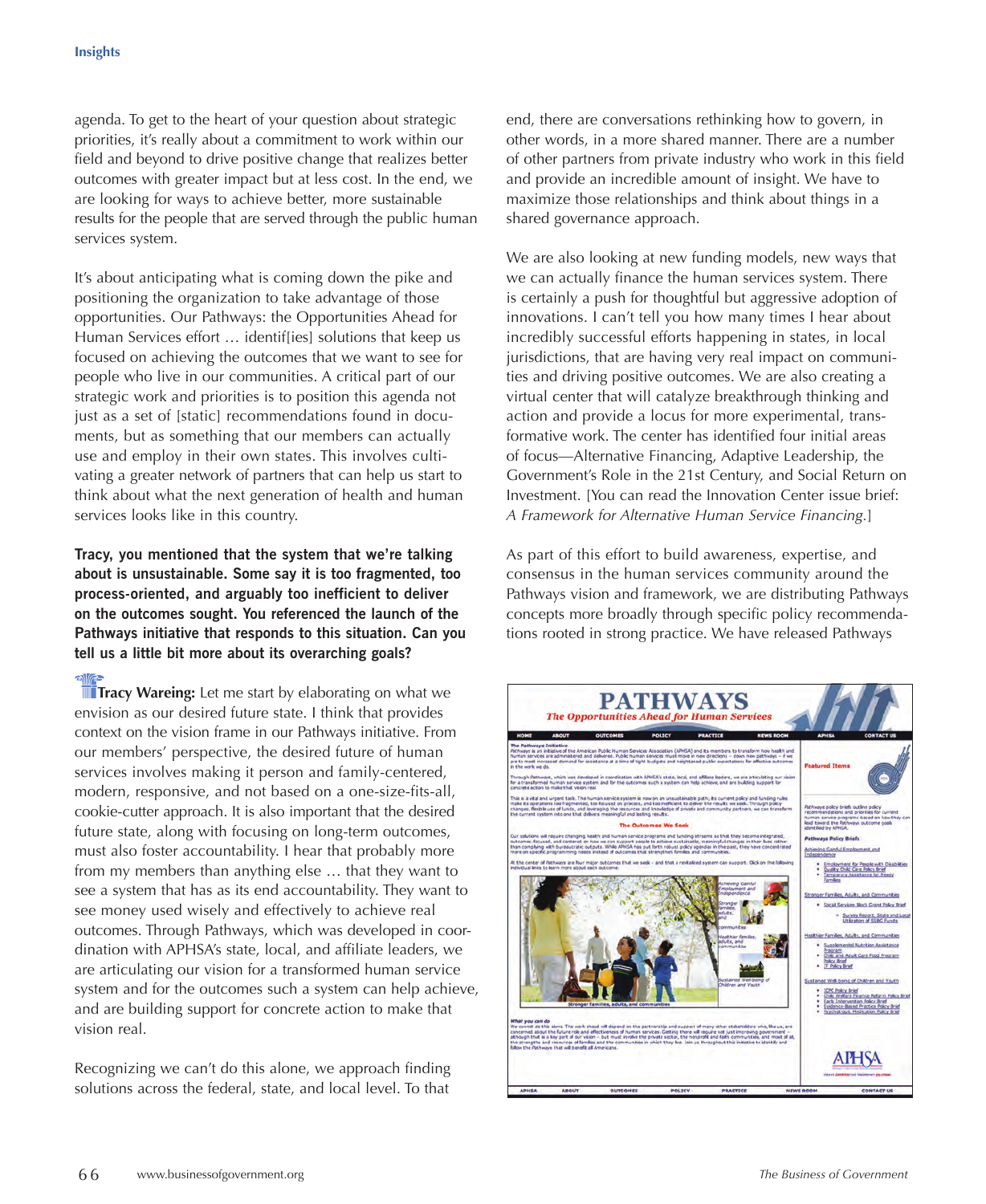briefs that outline policy recommendations and priorities for current human service programs based on how they can lead toward the Pathways outcome goals identified by the association. At the centerpiece of Pathways are four major outcomes that we seek:

- Achieving gainful employment and independence
- Stronger families, adults, and communities
- Healthier families, adults, and communities
- Sustained well-being of children and youth

## **Tracy, as a follow-up, how are you engaging front-line service providers to inform both the direction of the Pathways initiative as well as incorporate lessons learned?**

**Tracy Wareing:** In trying to advance a particular policy, it is incredibly important that we draw lessons from the ground-level experimentation that is happening. One of the ways in which we are doing this is with our Raising the Locals Voice Initiative. We are collecting stories from local human service agencies and communities about innovations that lead to improved outcomes for those most in need. There are incredible lessons to be learned from successes, but there is also benefit to knowing what didn't work. We are sharing both stories, highlighting practices on human service program collaboration or integration that is resulting in either lower costs or improved outcomes. We have a number of these stories available on our website.

### **What are the characteristics of a 21st-century health and human services system and to what extent does realizing such a system rest on shaping a new business model for health and human services delivery?**

**Tracy Wareing:** We've done some pretty extensive thinking in this area with a lot of input from our partners. We have established a new business model with some criteria that we think have to be in place. We could do all of the greatest thinking in the world on policy, but if we haven't readied the system at the state or local level to be able to move that forward, we won't get very far. We are pursuing a policy and practice agenda because we recognize that [practice must inform policy] and that any systems or policy changes need to be made operationally.

**I'd like to discuss the role that information technology plays in your efforts to successfully transform human and health service delivery. How is your organization seizing the opportunities and tackling the challenges associated with the** 



**intersection of IT and service delivery? Also, how are the affiliates or the agencies using social media to meet mission?**

**Tracy Wareing:** Technology is certainly a major enabler for getting to the desired future state of integrated and interoperable systems at the human services level. We have so many technological advances in this country that can eliminate duplicative administrative steps and save money by streamlining our business practices.

We have data sharing and analytics that can help us better understand what works and what doesn't work. The whole growing field of predictive analytics can help us understand trends and ensure that our programs are as effective as possible.

We have a couple of things that are happening in the association that I think are worth mentioning. First of all, we have our IT solutions management affiliate that brings together leaders supportive of technological advancements in this area to share their best practices; we always think about the way we can leverage technology to enable the changes we desire in this field.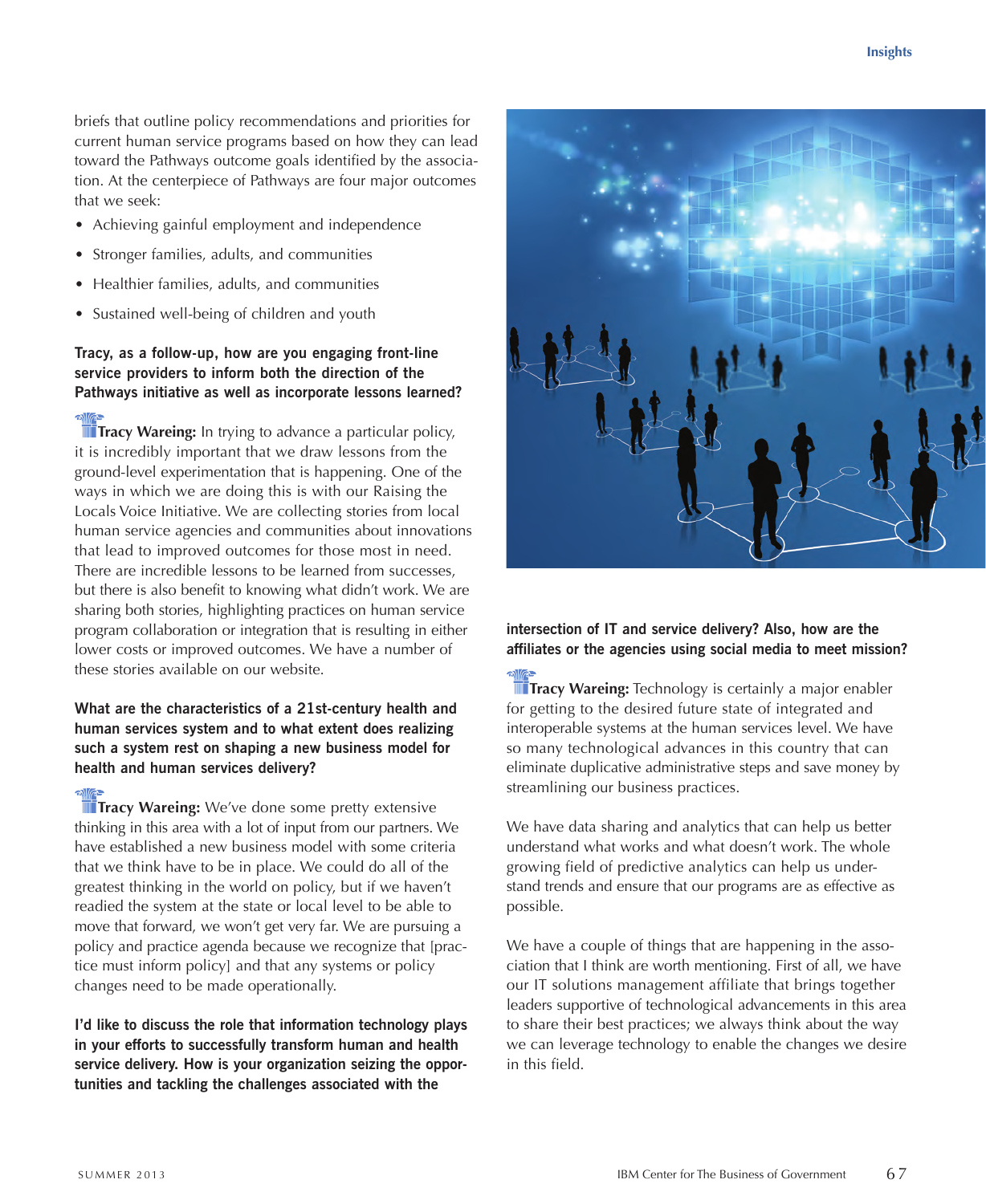I think that mobile technology is completely changing the way we think about service delivery. I often say to folks, if you asked me five years ago when I was still in the state of Arizona about putting our applications on mobile smartphones, I'm sure my answer would have been … most of the populations we serve don't have cell phones. Today that has changed dramatically. There was a report released recently that identified the fastest-growing population acquiring cell phones and smartphones [is the] low-income population. We have to be thinking about that in terms of ease of use and what this trend to mobile environments means for government efficiency.

There are some incredibly innovative ideas being put in play. There is something called Casebook that is being implemented in Indiana, which is based on a platform similar to Facebook. It is for supporting child welfare. There are online communities of practice popping up all over the place that are connecting leaders at all different levels of government to their peers in other jurisdictions. There is more that we need to do. Our organization as an association hasn't leveraged the social media component in the way I think we need [to]. We have a community of practice that we have built in partnership with Harvard that we are looking to expand. We know we at the association may be behind in using social media, so we're looking to private industry to really help us figure out how to leverage it.

**Tracy, APHSA's vision for a transformed human service system includes reexamination of the current financing structure. Some observers believe that funding provided through the traditional state, federal, and local appropriations process will remain stagnant, if not continue to shrink. To that end, would you elaborate on the framework for alternative human service financing?**

**Tracy Wareing:** First, it is helpful to understand how the current system works. It's pretty fragmented and siloed in the way that it gets delivered; it typically has rules. For instances, the SNAP program money has requirements; so does the Title 4E funding. Not all of these programs are under just one congressional committee. You can't just go to one congressional committee and say fix it all. When we talk about an alternative system, what we're really talking about is the ability to have the best use of those resources.

You'll hear people talk about social impact financing or social impact bonds. You get an outside investor who comes in and says okay, I'll put up the money and agree to help pay for services over time based on the achievement of certain

outcomes. Once those outcomes are achieved, then government comes in and pays the investor back for what they have provided plus an incentive or a bonus. It is a very different way of thinking about how we could finance some of the services in this country. This is a model that has been tested in England. There are several jurisdictions—New York City, some cases in Minnesota—that are exploring this more deeply. We really are thinking outside of the box and willing to experiment in ways that get to the outcomes that we desire.

**Tracy, I would like to understand more about the National Workgroup on Integration. Could you tell us a little bit about its mission? How is it developing guidance tools, disseminating best practices, and possibly recommending changes to laws and regulations?**

**Tracy Wareing:** The National Workgroup on Integration was developed to think about the integration of the health care side into the human services side. It has a very diverse membership. We have 14 states, four counties, and seven businesses that are active participants. It is a real collaborative effort of public-sector health and human service leaders in coordination with private industry to identify ways to integrate health and human services and create a sense of urgency for system transformation.